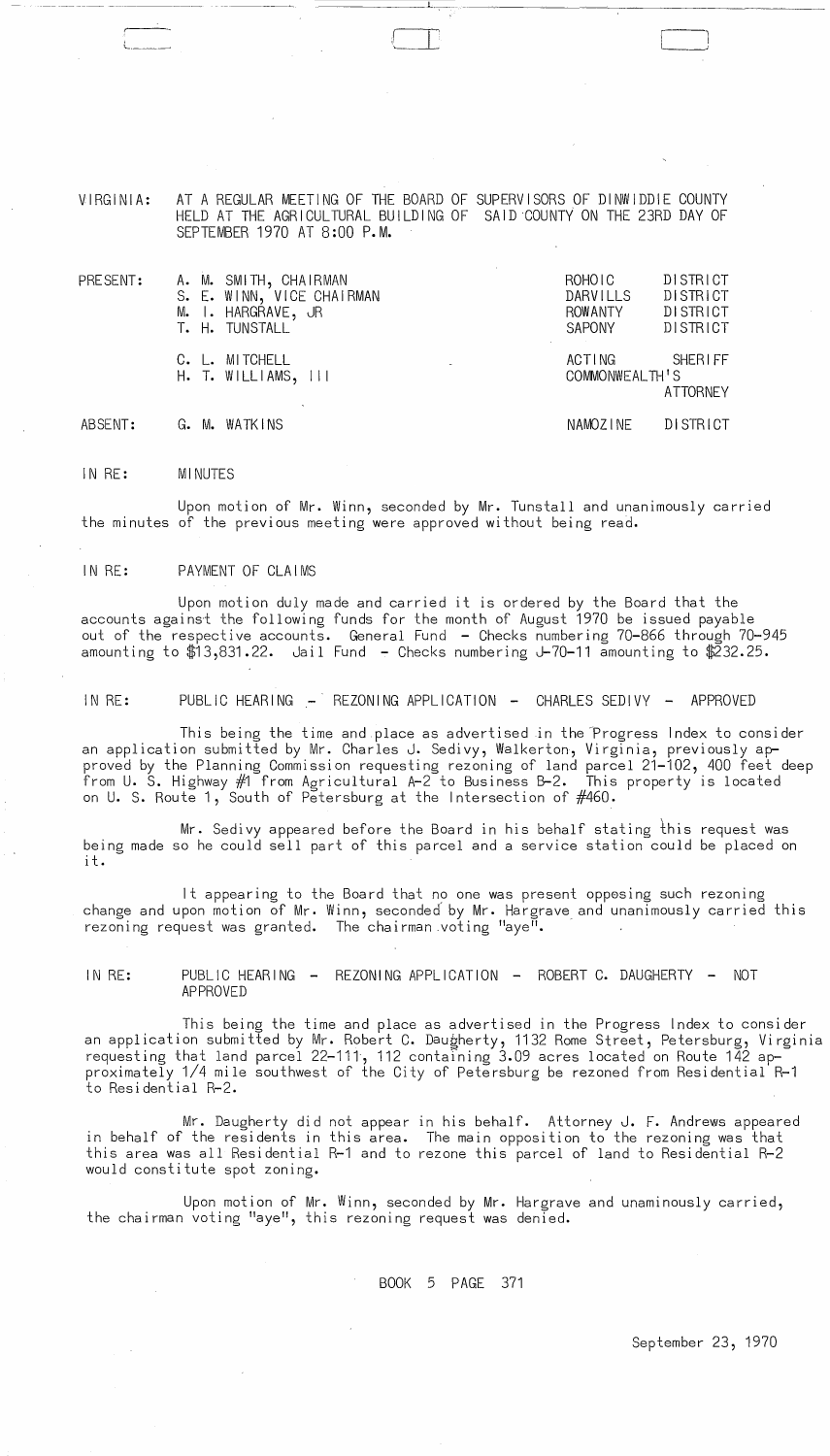IN RE: PUBLIC HEARING - REZONING APPLICATION - JOHN A. FLOWERS - RETURNED TO PLANNING COMMISSION

This being the time and place as advertised in the Progress Index to consider an application submitted by Mr. John A. Flowers, Box 354, Colonial Heights, Virginia, requesting land parcel 21–48B, containing 7 1/2 acres located on Route 672,  $\,$ approximately 2 miles south of U. S. 1 & 142 be rezoned from Residential R-1 to Residential R-2. Mr. Flowers appeared in his behalf. Mr. E. H. Boswell appeared in opposition. Mr. Dabney E. Short, owner of this property also appeared in behalf of the rezoning request.

Mr. Short stated that at present there were 6 two family dwellings on this land. These dwellings were there prior to any zoning being in Dinwiddie County and that this property should have been zoned Residential R-2 in the beginning.

Mr. Boswell stated that his crops and land in general were being destroyed by the people living in these dwellings now and any incresas in the number of dwellings he felt would increase his crop losses and general depreciation of the neighborhood.

Upon motion of Mr. Hargrave, seconded by Mr. Winn and unanimously carried this rezoning request was referred back to the Planning Commission for further study. Particularly the change of classification from Residential R-1 to Residential R-1A, rather than from Residential R-1 to Residential R-2.

IN RE: PUBLIC HEARING - HENRY L. WILLIAMS - REZONING APPLICATION APPROVED

This being the time and place as advertised in the Progress Index to consider an application submitted by Mr. Henry L. Williams, Route 4, Box 591, Petersburg, Virginia requesting land parcel 21-143 located adjacent to Petersburg Airport be rezoned from Residential R-1 to Agricultural A-2. Mr. Williams appeared in his behalf and there was no opposition.

Upon motion of Mr. Winn, seconded by M~ Hargrave and unanimously carried, the chairman voting "aye", this rezoning request was approved.

IN RE: DINWIDDIE AMBULANCE & RESCUE SQUAD - LETTER READ

The Executive Secretary read the following letter from the Dinwiddie Ambulance & Rescue Squad:

> Mr. A. Mitchell Smith Cha i rman Dinwiddie County Board of Supervisors Route 3, Box 298 Petersburg, Virginia 23803

Dear Mr. Smith:

On Thursday evening, August 13, 1970, the Board of Directors of the Dinwiddie Ambulance and Rescue Squad met with the following members of the Board present:

> J. P. Derby E. H. Gwaltney Neal A. Barnes Gilbert C. Martin Edward B. Ti tmus

Also present at the meeting were the following Squad members:

H. T. Baxter, III Lloyd Hodnett Gilbert Jones

Squad members present told the Board that they were not properly dispatched by the Petersburg Police Department when a resident of Dinwiddie County called the Petersburg Police Department for help. Under the present setup, the dispatcher at the Police Department calls Southside Emergency Crew and the Crew in turn is to call the Sheriff's Office for the Dinwiddie Ambulance and Rescue Squad to be dispatched. It was felt by the Squad members that there was too much delay in the time that they receive the call and wanted the Petersburg Police Department to dispatch them directly whenever a call is re-

-= --.,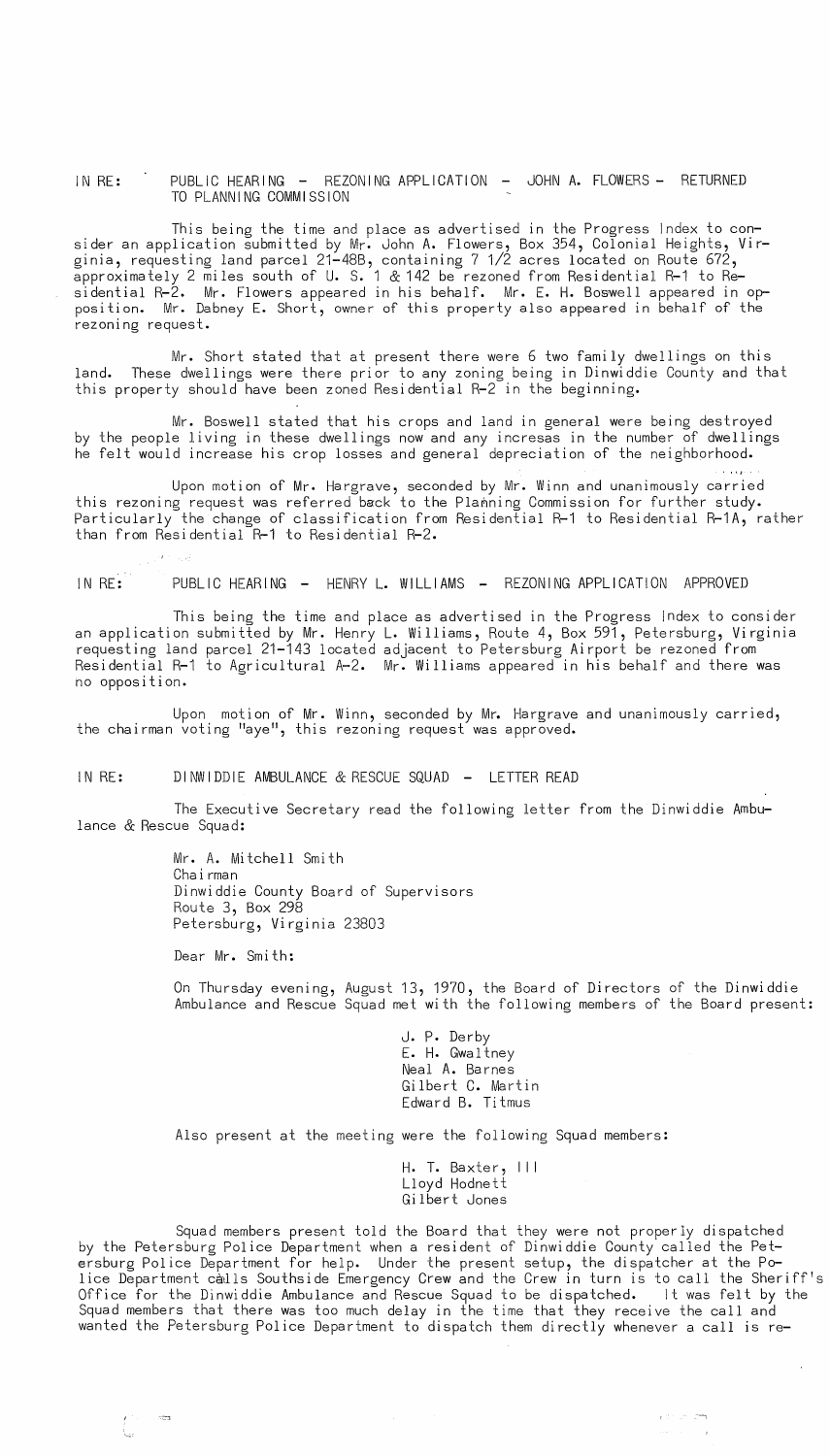ceived from Dinwiddie County. It was discovered in talking with Marion Lewis, Petersburg Public Safety Director that the Dinwiddie Ambulance and Rescue Squad could not be dispatched directly from the Petersburg Police Department without a letter from the governing body of Dinwiddie County. Therefore, the motion was made by Neal Barnes and properly seconded by Edward B. Titmus and unanimously adopted, that we write this letter as members of the Board of Directors of the Dinwiddie Ambulance and Rescue Squad request! ing that the Dinwiddie Ambulance and Rescue Squad be dispatched directly by calling the Sheriff's Office (telephone 469-6412 or 469-9742) from the Petersburg Police Department whenever a call is received by the Petersburg Police from Dinwiddie County. If the Dinwiddie Ambulance and Rescue Squad cannot be reached, he is to call the Southside Emergency Crew even though it is a Dinwiddie call, but he is to continue to try and get the Dinwiddie Ambulance and Rescue Squad.

 $\Box$ 

Your cooperation in hamdling this matter for the Dinwiddie Ambulance and Rescue Squad will be greatly appreciated.

Sincerely,

<u>/s/</u> Edward B. Ti tmus Secretary

EBT:cas

cc: Mr. S. E. Winn Mr. Garland M. Watkins Mr. T. Hope Tunstall Mr. Milton I. Hargrave, Jr. Mr. W. C. Knott

Upon motion of Mr. Hargrave, seconded by Mr. Tunstall the Board unanimously approved the request of the Dinwiddie Ambulance & Rescue Squad contained in this letter.

Mr. Hargrave requested the press in their stories  $\approx$  help the two squads work together. That service is the primary thing concerned and that both squads were trying to achieve the best possible service.

## IN RE: EXTENSION AGENT

 $\cdot$  .  $\cdot$ 

Upon motion of Mr. Winn, seconded by Mr. Tunstall and unanimously carried the Board directed the Executive Secretary to write Mr. D. T. Rogers in behalf of Mr. John G. Flowers for the position of Extension Agent in Dinwiddie County.

IN RE: CLAIM  $-$  J. E. WILLIAMS - DENIED  $\ldots$ 

 $\chi$  ,  $\gamma$  ,  $\gamma$  ,  $\gamma$  ,  $\gamma$  ,  $\chi$  ,  $\chi$  ,  $\gamma$  ,  $\gamma$  ,  $\gamma$  ,  $\chi$  ,  $\chi$ Mr. A. W. Chappell, Dog Warden, presented a claim for Mr. J. E. Williams for \$225.00 for a cow. The supervisors read statements from Dr. Shannon, Veterinarian, Mr. Robert Young, guard at Road Camp #27 and Mr. Chappell, Dog Warden. Their statements did not indicate that the death of this cow was caused by a dog.

Upon motion of Mr. Winn, seconded by Mr. Tunstall, the chairman voting "aye" Mr. Williams claim was denied. (The vote was unanimous).

Mr. E. L. Cerny appeared before the Board to withdraw his claim for payment of a goose and in addition to clear up some statements made by Mr. Brockwell at the August 5th meeting. Mr. Cerny presented to the Board licenses showing he was authorized to breed ducks. He stated that he had never bought a goose from Billy Hatcher.

## BOOK 5 PAGE 372

September- 23, 1970